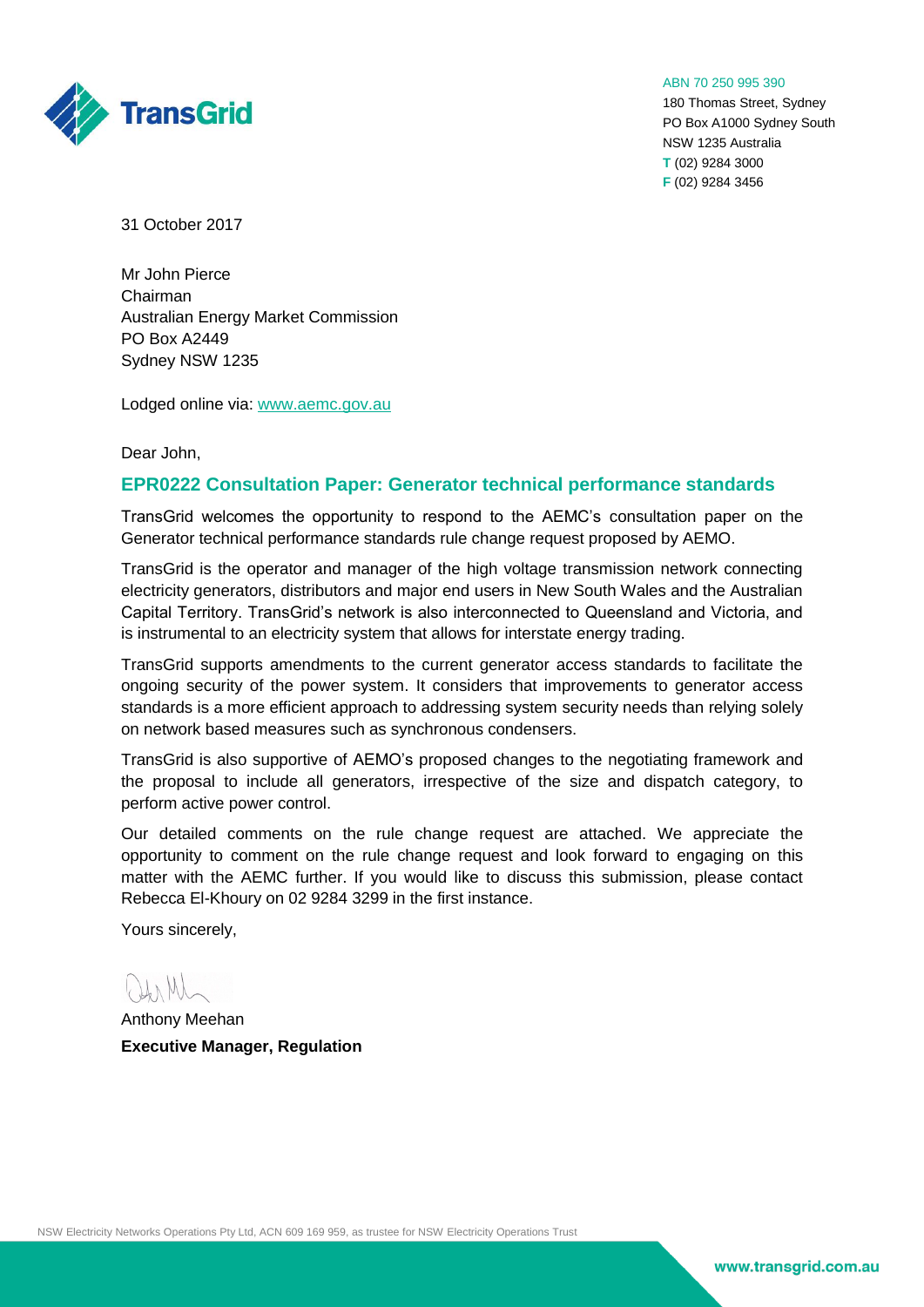# **Attachment: TransGrid submission to AEMC consultation paper on Generator Technical Performance Standards rule change request**

## **Introduction**

This submission contains 3 parts. The first part sets out some general comments on the key aspects of the rule change request. The second part provides some specific comments on the generator technical performance standards proposed by AEMO. Finally, the third part of this submission proposes some additional specific changes to the current generator technical performance standards in the NER.

## **General comments**

## *Access standards*

Based on recent experiences with a large number of generator connections, and in particular renewable generator connections, TransGrid supports amendments to the current generator access standards to facilitate the ongoing security of the power system.

TransGrid considers that improvements to generator access standards is a more efficient approach to addressing system security needs than relying solely on network based measures such as synchronous condensers.

This is because, TransGrid's experience is that:

- generators, in particular asynchronous generators with inverter based technologies, can operate at higher levels of performance at a minimal additional cost compared to what they presently commit to under current generator access standard requirements.
- most new renewable generators are connecting to weak parts of the network away from the main transmission network.
- without improvements to generator access standards significant network investment would be required to maintain system security.

TransGrid considers the NER clauses and associated technical standards that AEMO has identified for amendment are appropriate. It also supports the introduction of a new generator performance standard on system strength. We look forward to further clarification from AEMO on the metrics used in specifying this access standard.

On a related but more specific matter, AEMO proposed to include all generators, irrespective of the size and dispatch category, to perform active power control in its rule change request.

TransGrid supports this proposal. A controlled rate of change of active power will be important with very high levels of renewable penetration in certain parts of NEM (e.g. South Australia, south-west NSW, western Victoria). There could be significant frequency and voltage control issues due to high rate of change of active power if appropriate measures are not incorporated.

More generally, TransGrid notes that the level of generator technical standards is closely linked to other rule changes that are underway or have recently completed. For example, the system security final rule determinations: *Managing the rate of change of power system frequency* (ERC0214) and *Managing power system fault levels* (ERC0211). It is important that the AEMC considers the issues holistically relating to system security holistically.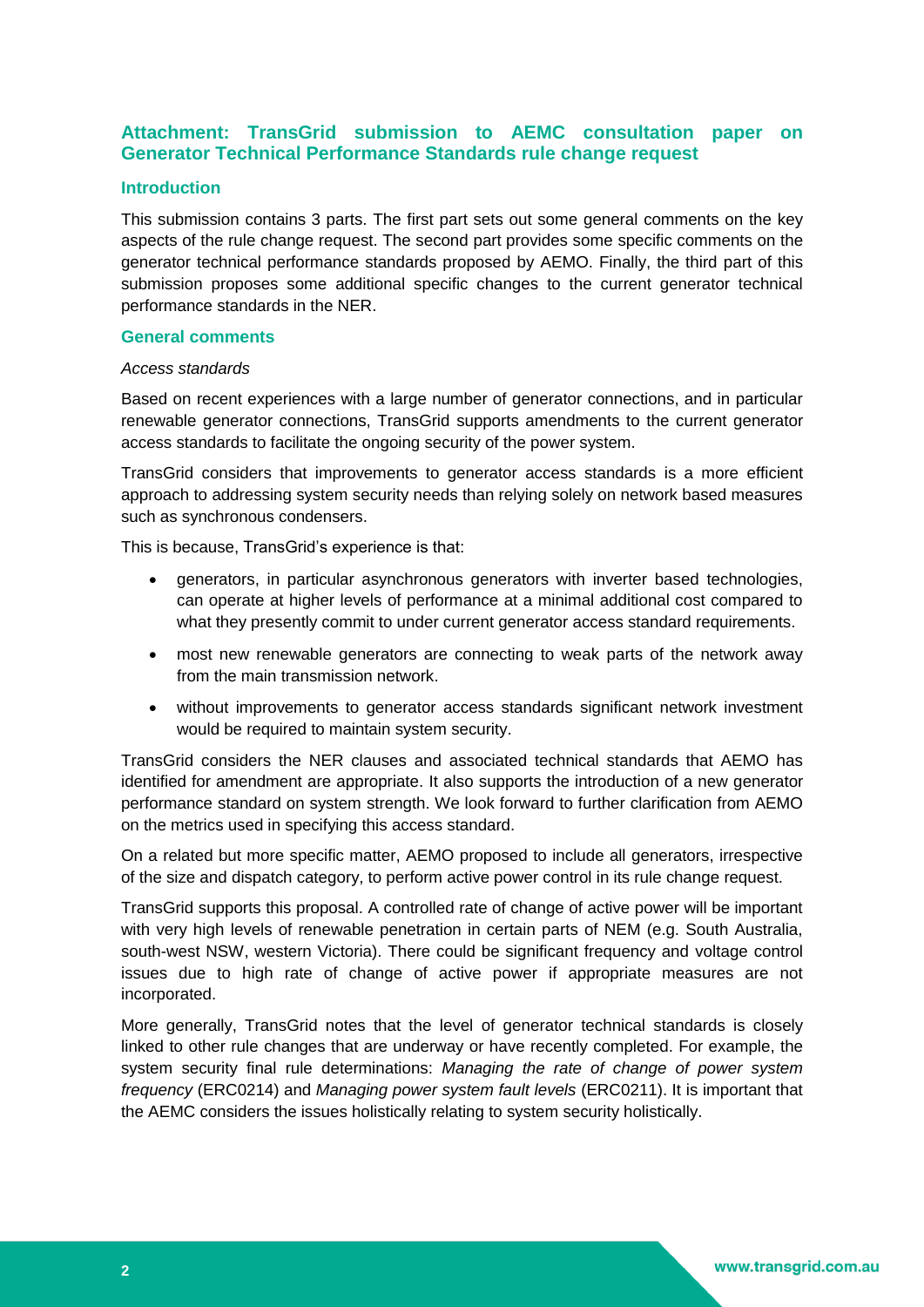## *Negotiating framework*

In its rule change request AEMO proposed changes to the framework for negotiating access standards in the NER. In particular AEMO proposed a requirement on connecting generators to target the automatic access standard as opposed to the minimum access standard.

TransGrid is supportive of this proposed change. Our experience is that generators may currently aim for the minimum access standard. This standard may not be adequate into the future given the rapidly changing nature of the power system.

## *Transitional arrangements*

The rule change request included arrangements for transitioning to the new requirements.

Given the large number of generator connections expected in the next few years, it is important to implement changes to the generator technical performance standards as soon as possible.

TransGrid proposes that the new rules should apply for new connections beyond a certain date while existing and near future connections should be grandfathered. Where existing generators are modified or refurbished they should be required to follow the new requirements.

TransGrid does not support the retrospective application of changes to generator obligations, as proposed and note that the AEMC has indicated that it does not have the authority to make such changes.

## **Comments on specific technical standards proposed by AEMO**

## *Clause S5.2.5.1 Reactive power capability*

TransGrid agrees with AEMO that the existing minimum access standard of no reactive power capability is not appropriate. However, under c*lause S5.2.5.13 Voltage and reactive power control*, TransGrid's interpretation of 'controllable range' is that it relates to control system capability in terms of voltage set-point range. It is not interpreted as generating system reactive power capability, which is required to regulate the agreed location voltage to the set-point voltage range.

Under c*lause S5.2.5.1 Reactive power capability*, TransGrid proposes that the NER specify the minimum requirement to achieve a capability such that the agreed location voltage is regulated within ±0.05 pu of normal voltage. Any access standard requirement should be specified within this *clause S5.2.5.1 Reactive power capability* itself, rather than linking to the c*lause S5.2.5.13 Voltage and reactive power control*, which outlines the technical specifics of the control systems.

## *Clause S5.2.5.13 Voltage and Reactive power control*

In relation to the automatic standard:

 TransGrid interpretation of clause "allows the *voltage* set point to be continuously controllable in the range of at least 95% to 105% of *normal voltage* at the *connection point* or the agreed location, without reliance on a *tap-changing transformer*" is to describe control system capability in terms of voltage set-point range, rather than generating system reactive power capability required to regulate the agreed location voltage to set-point voltage range. Therefore, TransGrid suggests removal of the text "without reliance on a tap-changing transformer" from this clause.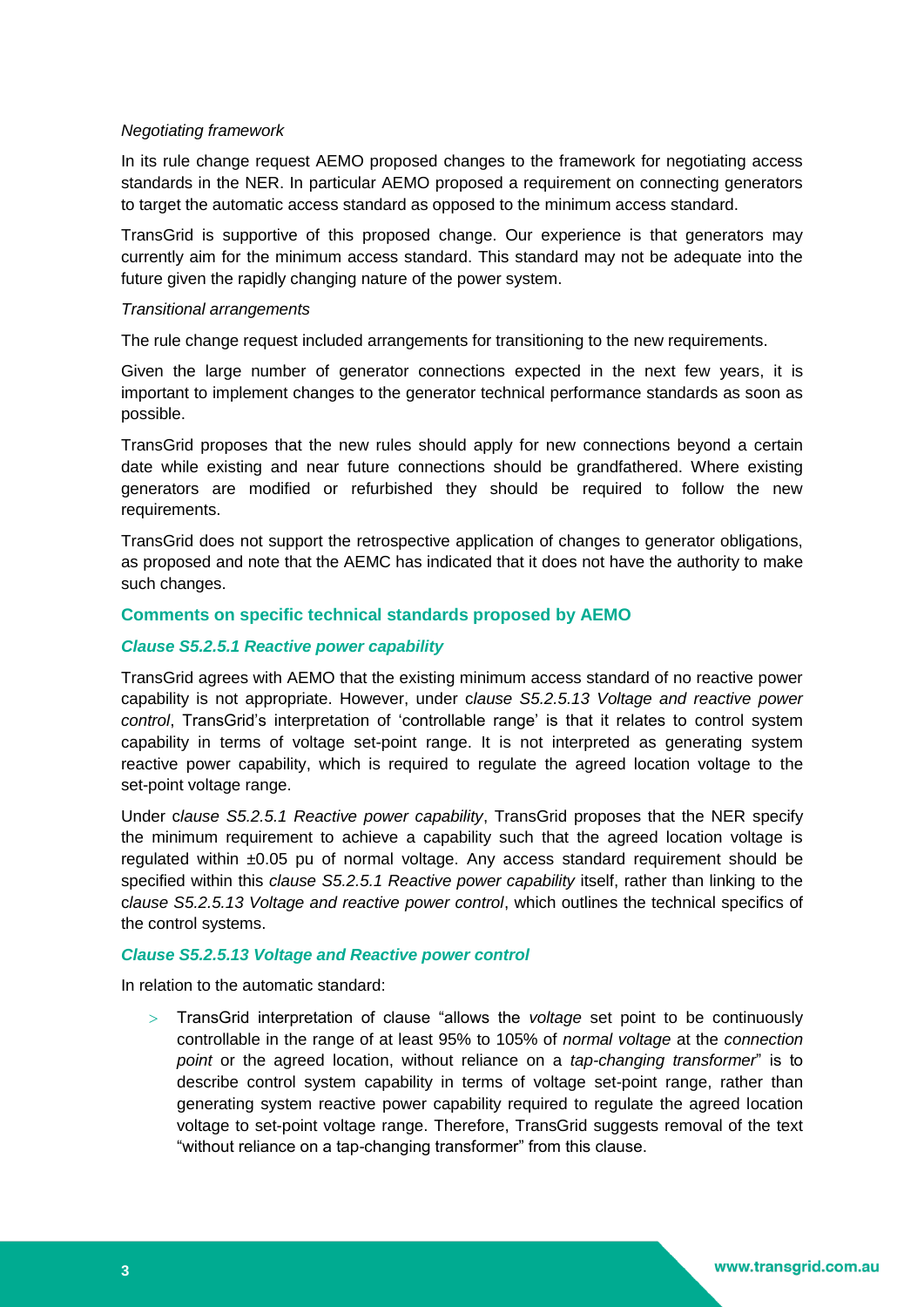- $>$  The power system stabiliser requirement has been excluded for asynchronous generating systems from the proposed rule change. TransGrid considers retaining this requirement in the NER will provide the flexibility to request such control systems from a generator, where deemed necessary.
- $>$  With regards to voltage regulation requirements in  $(2A)(i)$  of rule-change-request, TransGrid proposes the following change: "to within 0.5% of the setpoint target voltage", where target voltage is defined from voltage set-point and voltage-reactive power droop. TransGrid's understanding of the 0.5% requirement is to specify the accuracy of the control system, not to describe voltage regulation requirements.
- $>$  TransGrid further proposes that (2A) includes the need for facilities for all generating systems to regulate reactive power and power factor, in addition to voltage control **facilities**

In relation to the minimum standard:

*Referring to "Rule-change-request.pdf":*

- $>$  (3)(i): TransGrid suggest the following change "to within  $2\%$  1% of the setpoint target voltage". TransGrid believes that 2% of control system accuracy is not adequate.
- (3)(iii): TransGrid suggests removal of the text "without reliance on a *tap-changing transformer*" from this clause.
- $>$  (3)(v): TransGrid believes it is more appropriate to exclude the wording "embedded". TransGrid proposes changes as follows: "may have *facilities* to regulate *voltage* or *reactive power* or *power factor*"
- $>$  (4)(3)(A), (5)(I)(A) TransGrid believes that the settling time without operation of limiters should be relaxed for the present minimum requirement of 7.5 sec, as applicable for synchronous and non-synchronous generating plants.

Additionally, TransGrid proposes the following be added in to the proposed rule for *clause S5.2.5.13 Voltage and reactive power control*:

- Performance requirements (settling time with and without limiter operation, reactive power rise time, control accuracy, set-point range etc.) for reactive power / power factor control modes and the criteria for assessing settling and rise times (e.g. for step change in reactive power / power factor set-point that result in 5% change in voltage).
- Similar to the proposed change made in *clause S5.2.5.11 Frequency control* in defining frequency droop, the following terminologies should be defined as part of *S5.2.5.13 Voltage and reactive power control:* voltage-reactive power droop and target voltage.

## *Clause S5.2.5.5 Generating system response to disturbances following contingency events*

Based on system incident records available to TransGrid for severe system incidents (in particular during bushfires), TransGrid considers that fifteen disturbances within any fiveminute period for a combination of faults listed in the rule clause is appropriate. For example,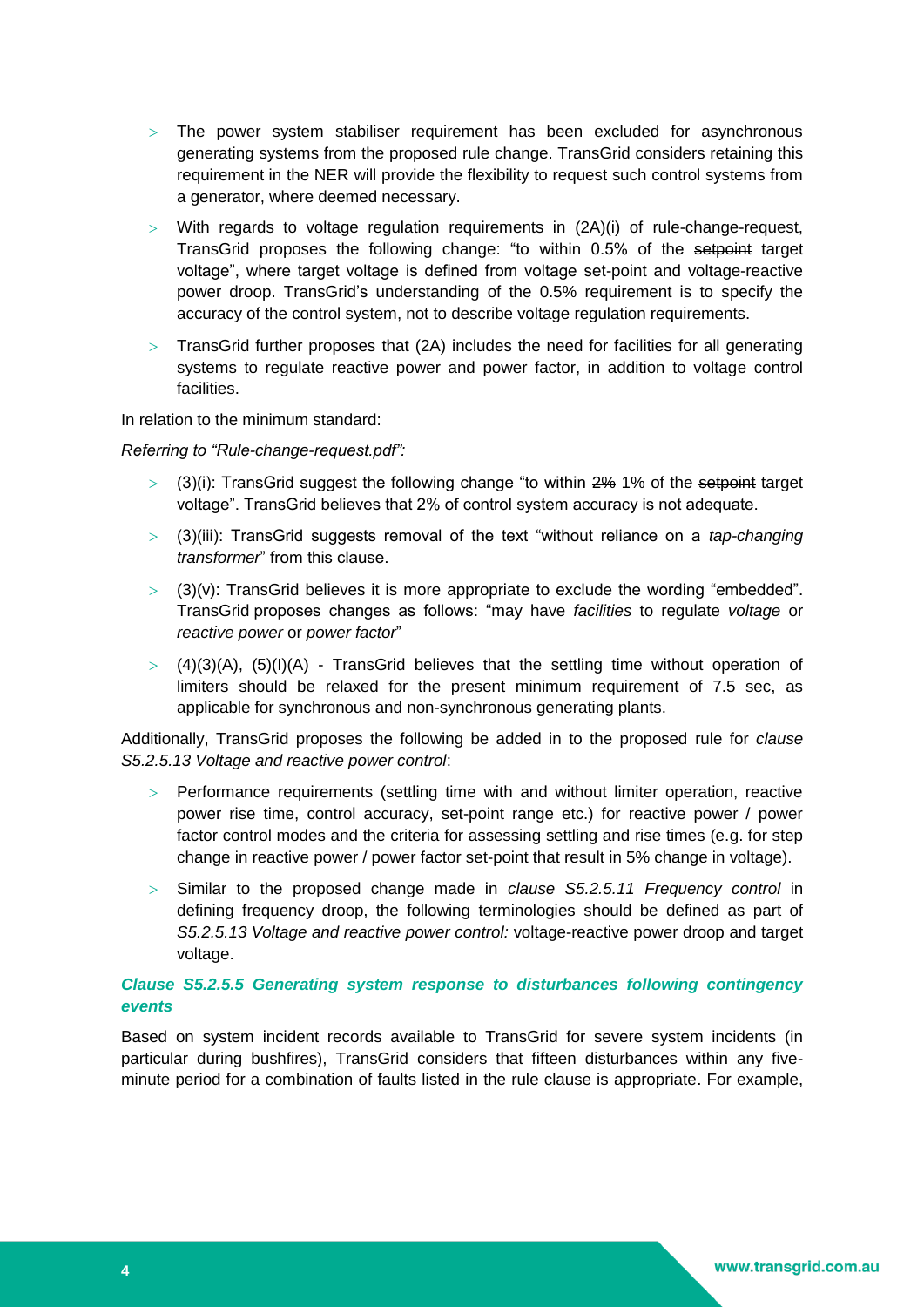during bushfires in NSW in December 2002, there were as many as 10 transmission system faults within certain 5 minute periods. 1

*Referring to "Rule-change-request.pdf":*

 $>$  Subclause (1) in Automatic and Minimum standards:

In some instances, fault clearance times (include primary and circuit breaker fail) and particularly in the distribution networks, can exceed 2,000 ms. If even one such event is present in the 15 events included (which is highly likely for some generator connections), the total time of 1,800 ms can be easily exceeded.

TransGrid suggests reviewing this proposed rule clause also taking these distribution system faults or shallow faults as seen by a generator into account.

 $>$  Subclause (2)(i)(A) Minimum standards:

Proposed rule change specifies reactive current injection requirement for connection point voltage below 90% for both Automatic and Minimum standards. TransGrid proposes that voltage threshold of 90% connection point voltage in the minimum standard should include flexibility to select within a range of e.g. 80-90%.

 $>$  Subclause (2)(i)(B), Minimum standards:

The proposed rule change specifies inductive current injection requirement for connection point voltage above 110% for both Automatic and Minimum standards. TransGrid proposes that voltage threshold of 110% connection point voltage in the minimum standard should include flexibility to select within a range of e.g. 110-120%.

Further, Inductive current injection in the proposed rule change should include flexibility to select within a range in the minimum standard, rather than specifying the same 6% requirement referred in Automatic standard.

## *Clause S5.2.5.7 Partial load rejection*

For better clarity, TransGrid proposes the following updates:

- For the purposes of this *clause S5.2.5.7 Partial load rejection:* **minimum load generation** means minimum *sent out generation* for continuous stable operation.
- Automatic access standard:

(c) The *automatic access standard* is a *generating system* must be capable of *continuous uninterrupted operation* during and following a *power system load*  reduction of 30% from its pre-disturbance level or equivalent impact from separation of part of the *power system* in less than 10 seconds, provided that the *loading level generator output* remains above minimum load generation.

> Minimum access standard:

(d) The *minimum access standard* is a *generating system* must be capable of *continuous uninterrupted operation* during and following a *power system load*  reduction of 5% or equivalent impact from separation of part of the *power system* in

-

<sup>&</sup>lt;sup>1</sup> This excludes any faults in the distribution network during those periods.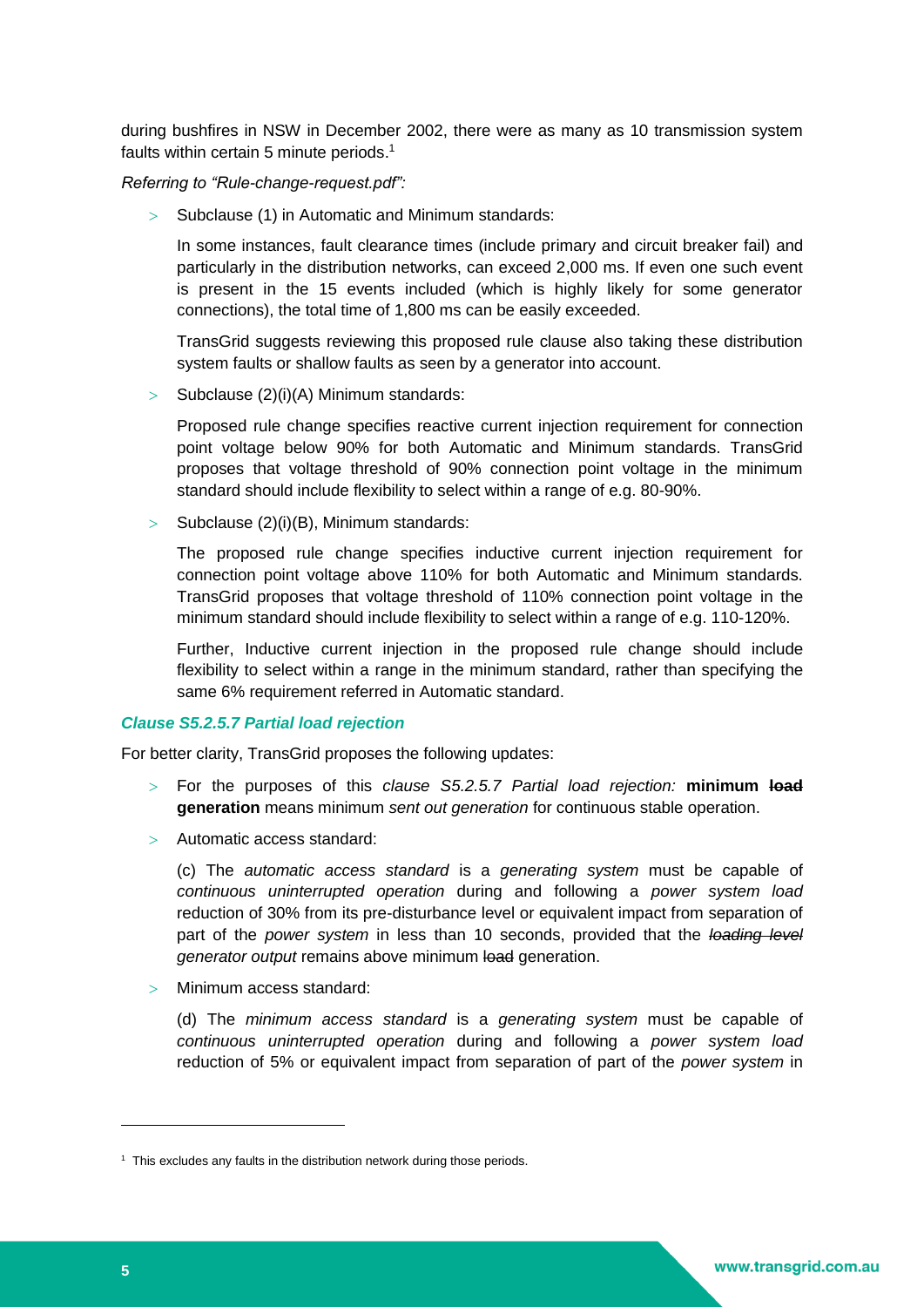less than 10 seconds provided that the *loading level generator output* remains above minimum load generation.

#### *Clause S5.2.5.15 System Strength*

TransGrid is interested in reviewing the final proposal, and have not specifically commented on this clause noting the expected changes to the present proposal.

## *Clause S5.2.6.1 Remote Control and Monitoring*

TransGrid considers that network service providers should also be included for receiving Remote Control and Monitoring requirements.

## *Definition of continuous uninterrupted operation*

TransGrid agrees with AEMO that the current definition of continuous uninterrupted operation raises issues with interpretation and affects maintaining power system security. The proposed definition in AEMO's supplementary material is appropriate. It will remove any uncertainty of the present definition and is important in ensuring system security and avoiding widespread interruptions. The additional costs expected will be only marginal compared to the expected impact on the power system and wider community if these capabilities are not provided.

### **Additional changes to technical standards proposed by TransGrid**

In addition to the above comments, TransGrid identifies below items that may be incorporated into the NER:

- *Clause S5.2.5.2 Quality of electricity generated and Clause S5.2.5.6 Quality of electricity generated and continuous uninterrupted operation:* The NER refers to older version of Australian / IEC standards which have updated versions. TransGrid proposes that clause S5.2.5.2 should be amended to reflect the latest version of the Australian / IEC standards.
- *Clause S5.2.5.10 Protection to trip plant for unstable operation:* There is a significant confusion within the industry with regards to the type of protection systems that satisfy the present automatic standard. TransGrid proposes that the NER should include a definition of the protection systems that satisfy the present automatic standard.

Further, under the NER, the current minimum standard refers to "voltage disturbance" levels specified in Table 7 of Australian / IEC standards 61000:3:7:2001. TransGrid proposes that clause S5.2.5.10 should be amended to reflect the latest version of the Australian / IEC standards. Further, the minimum standard should include specification of flicker levels in addition to the voltage disturbance levels presently specified in the minimum standard.

 *Clause S5.2.5.8 Protection of generating systems from power system disturbances:* The General Requirements of the present rule states: "(d) the access standard must include specifications of conditions for which the generating unit or generating system must trip and must not trip". TransGrid suggests that this clause should be updated as follows for better clarity: "(d) the access standard must include specifications of conditions for which the generating unit or generating system will trip and will not trip".

The present general practice in formulating a performance standard in relation to this clause (in relation to General Requirements (d)) is to list protection systems that are